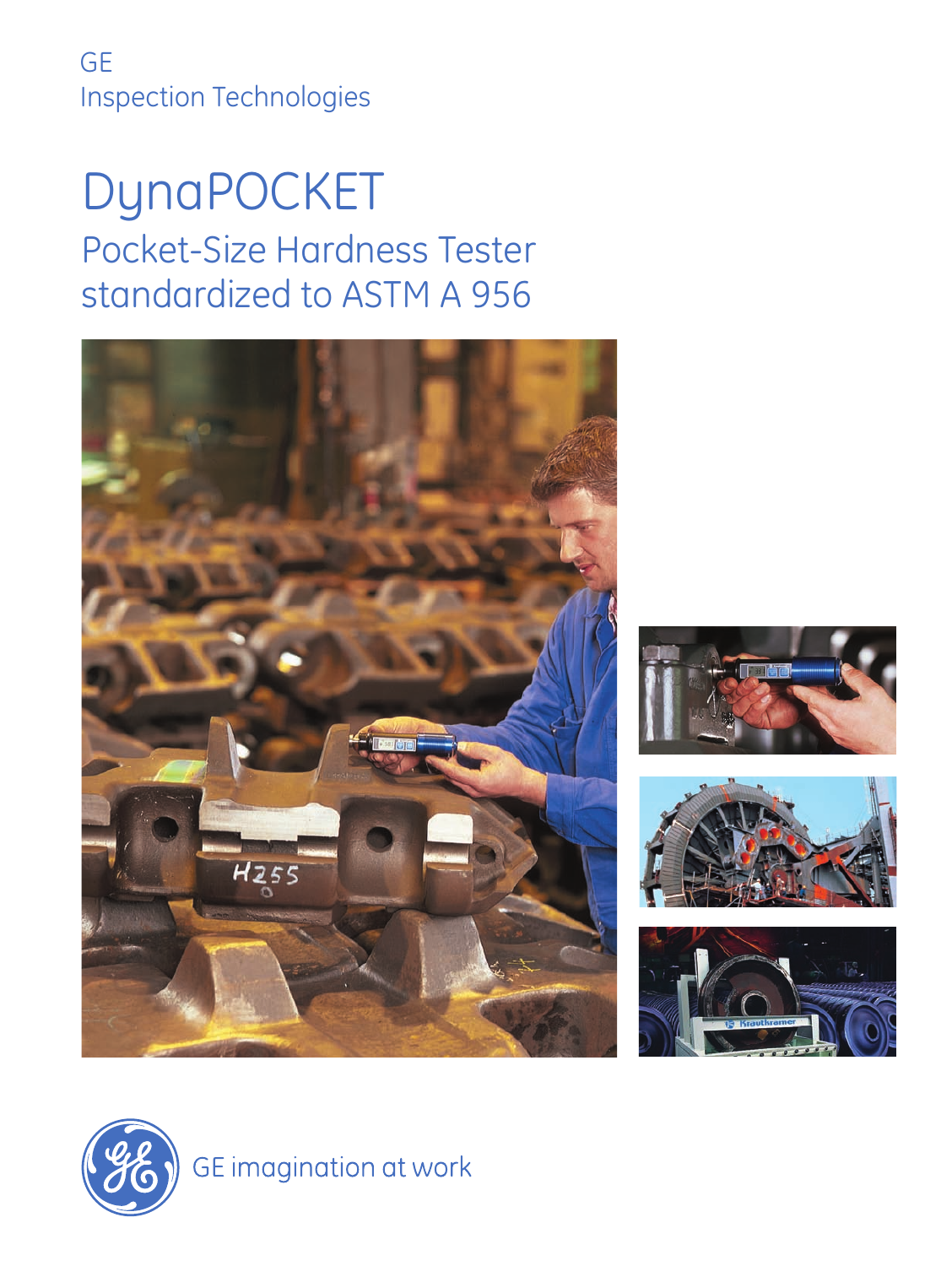# Mobile hardness testing - faster, easier.

# **With no trouble at all.**

Are you facing the task of having to determine the hardness of large, non-transportable components? Do you still work with a Poldi Hammer? Do you need an economic and easy method for on-site hardness testing? In this case, we would recommend to you our small, compact, rebound hardness tester DynaPOCKET which has no trouble at all in solving such test tasks. This is possible because the instrument's size is yet smaller, it's yet faster in operation, and yet easier to use.

## **With compact setup.**

The DynaPOCKET integrates the impact device and display or evaluation unit into one instrument. This means: small dimensions, low weight, no cables. As a result, you'll have an extremely compact hardness tester at your disposal which really fits into any pocket, and goes with you everywhere without any problem. No matter which test location, which test position, and which test direction you wish to work in, the DynaPOCKET is the right instrument.

### **With easy operation.**

Needless to say, we have ensured easy and straightforward operation: All functions can be activated in the DynaPOCKET with just two keys.

The DynaPOCKET makes hardness testing fast and easy as never before: switching on, measuring, and reading - in a matter of seconds! The hardness value is immediately digitally displayed on the large and easy-to-read LCD display.

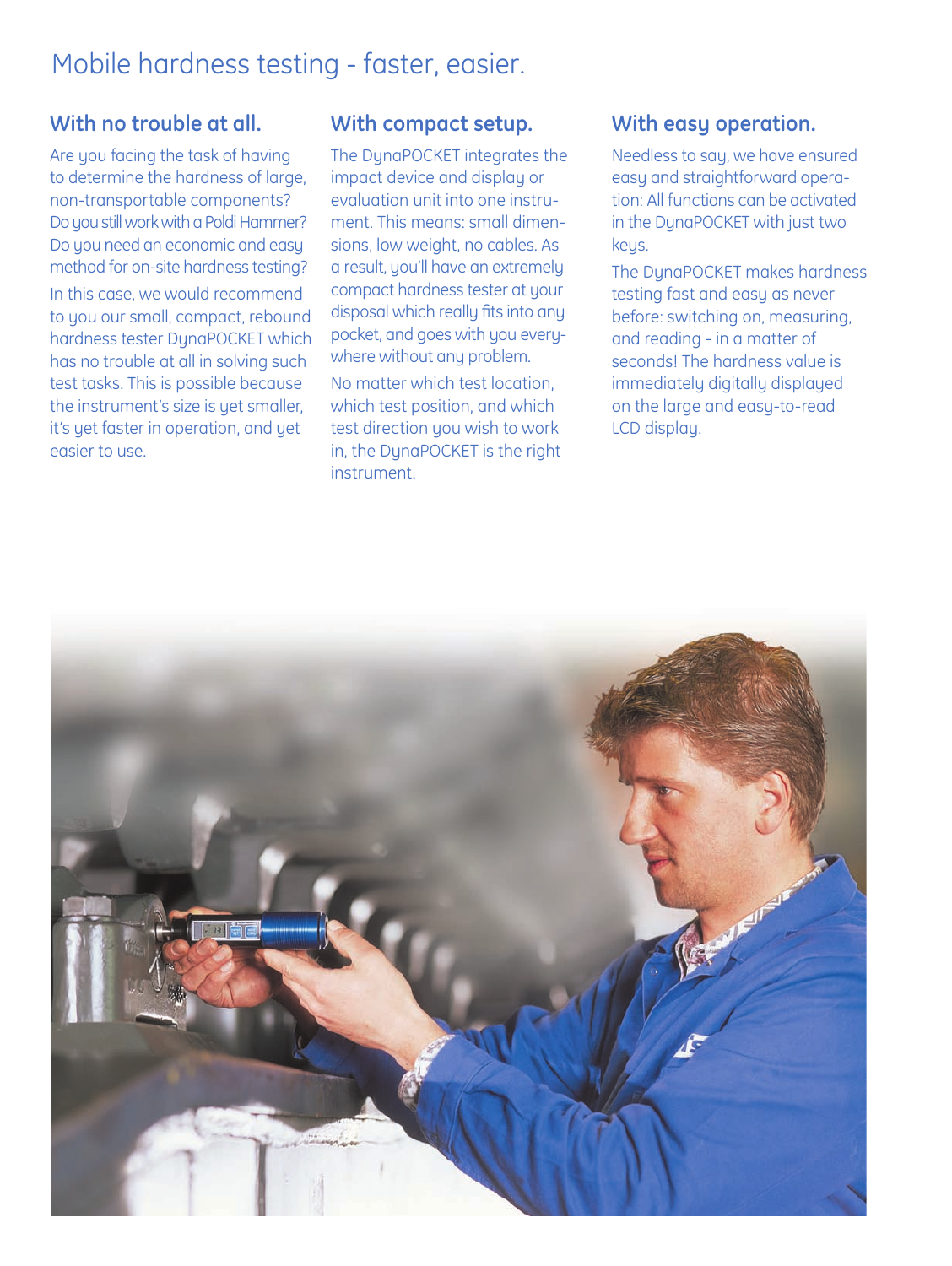# Naturally including innovative technology.

# **The "dynamic" method.**

The DynaPOCKET operates according to the rebound method in which an impact body is impelled against the test surface by spring force. Impact and rebound velocities are each measured in non-contact mode; the hardness value is calculated on the basis of these two readings. The harder the material, the higher the rebound velocity and the displayed hardness value. The rebound method offers measurement with high precision and reproducibility, and consequently an especially high test reliability.

# **The patented technology.**

Now, that's what we call easy testing: when using the DynaPOCKET, you'll measure immediately, everywhere, in any direction – and all this with constant accuracy. This is ensured by our patented signal processing which spares you the trouble of having to input additional correction factors for the impact direction, no matter if you're measuring in horizontal or overhead positions.

# **The ease of use.**

We even make the calibration of the DynaPOCKET easy for you: Standard conversion tables for nine material groups are stored in the instrument from which you can choose the one that suits your application. You'll easily recognize the material groups by the alphanumerical abbreviations displayed by the instrument (e.g. **St** for low-alloy/ unalloyed steel and cast steel, **GCI** for gray cast iron, **Cu** for wrought copper alloys, etc.).



*You can directly read the measured hardness value on the large LCD display. At the same time, the selected hardness scale (in this case HL) and the option Average x\_ is displayed. The battery icon informs you about the current battery charge condition.*

*In the setup or configuration mode, you can select different settings, in this case e.g. the required hardness scale (SCAL), or a material group (MAt). Other setting options: Single/Average, conversion according to DIN 50150, ASTM E 140, or instrument-specific conversion.*

The measurement itself is child's play, and the measured hardness value is directly displayed. Of course you can decide for yourself whether you wish to see the single reading or the arithmetical mean or average value of a complete measurement set.

It goes without saying that the DynaPOCKET makes various hardness scales available for you to choose from. A conversion is possible to the following scales:

- HL Leeb
- HS Shore
- HB Brinell • HRB Rockwell B
- HRC Rockwell C
- HV Vickers
- 
- N/mm<sup>2</sup> Tensile strength

56 SB

E.

The DynaPOCKET is also able to make conversions according to the standard specifications DIN 50150 and ASTM E 140, provided the material group in question is lowalloy/unalloyed steel and cast steel. The instrument-specific conversion tables apply to the other materials.